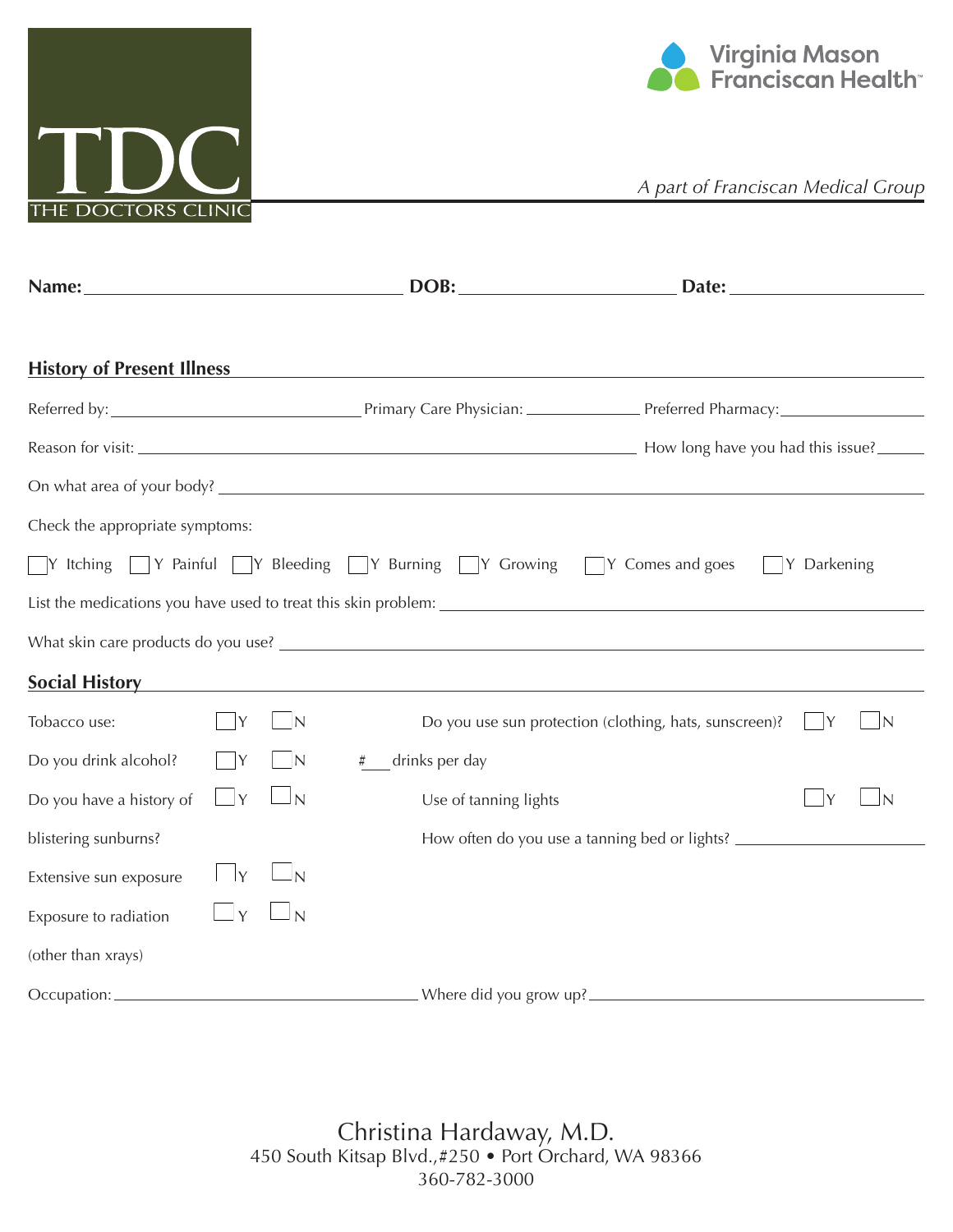



## **Past Medical History (check positive answers)**

| <b>Skin</b>                                                                                                                                                                                | Cardiac                                                                                                                                                                                                              | <b>Musculoskeletal</b>                                                                                                                                                                 |
|--------------------------------------------------------------------------------------------------------------------------------------------------------------------------------------------|----------------------------------------------------------------------------------------------------------------------------------------------------------------------------------------------------------------------|----------------------------------------------------------------------------------------------------------------------------------------------------------------------------------------|
| Y Skin Cancer: What type, where on<br>your body and when?<br>Y Basal Cell<br>Y Carcinoma Squamous Cell<br>Y Melanoma<br>Y Actinic Keratosis<br>Y Aytypical Mole<br>Y Eczema<br>Y Psoriasis | Y Benign Hypertension<br>Y Hyperlipidemia<br>Y Heart Attack<br>Y Bypass Surgery<br>Y Cardiac Murmur<br>Y Valvular Heart Disease<br>Y Heart Failure<br>Y Cardiac Devices Pacemaker Present<br>Y Cardiac Defibrillator | Y Osteoarthritis<br><b>Rheumatoid Arthritis</b><br>Osteoporosis<br>Y Presence of Artifical Hip Joint<br>Y Presence of Artificial Knee Joint<br>Y Presence of Artificial Shoulder Joint |
| Y Scar Keloid<br>Y Herpes Simplex<br>Y Acne<br>Y Rosacea                                                                                                                                   | <b>Endocrine</b><br>Y Thyroid Disorders<br>Y Diabetes Mellitus<br>Y Ovarian Cyst                                                                                                                                     | <b>Gastrointestinal</b><br>Y Liver Disease<br>Y Irritable Bowel Syndrome<br>Chrohn's Disease                                                                                           |
| <b>Immune/Infectious</b><br>Y Hepatitis<br>Y HIV Infection<br>Y Autoimmune Disease<br>Y Tuberculosis<br>Y Leukemia<br>Y Drugs Used (Prednisone,                                            | <b>Neurologic</b><br>Y Stroke<br>Y Paralysis<br>Y Epilepsy and Recurrent Seizures<br>Y Multiple Sclerosis<br>Y Migraine Headache                                                                                     | Reflux - Heartburn<br>Ulcer<br>Y<br>Y Renal Disease                                                                                                                                    |
| Chemotherapy, Other)<br><b>Respiratory</b><br>Y Hay Fever<br>Y Allergies<br>Y Asthma<br>Y COPD                                                                                             | Psychiatric<br>Y Depression<br>Y Anxiety<br>Y Bipolar I Disorder<br>Y Other                                                                                                                                          | Hematologic<br>Y Bleeding Disorder - Excessive<br>bleeding during surgery<br>Y Miscarriages                                                                                            |
| <b>Latex Allergy</b><br>Y Allergy to Latex<br>Y No significant medical history<br>Y Other:                                                                                                 | Ocular<br>Y Glaucoma                                                                                                                                                                                                 | Cancer<br>$\exists Y$ Cancer (other than skin)                                                                                                                                         |
|                                                                                                                                                                                            |                                                                                                                                                                                                                      |                                                                                                                                                                                        |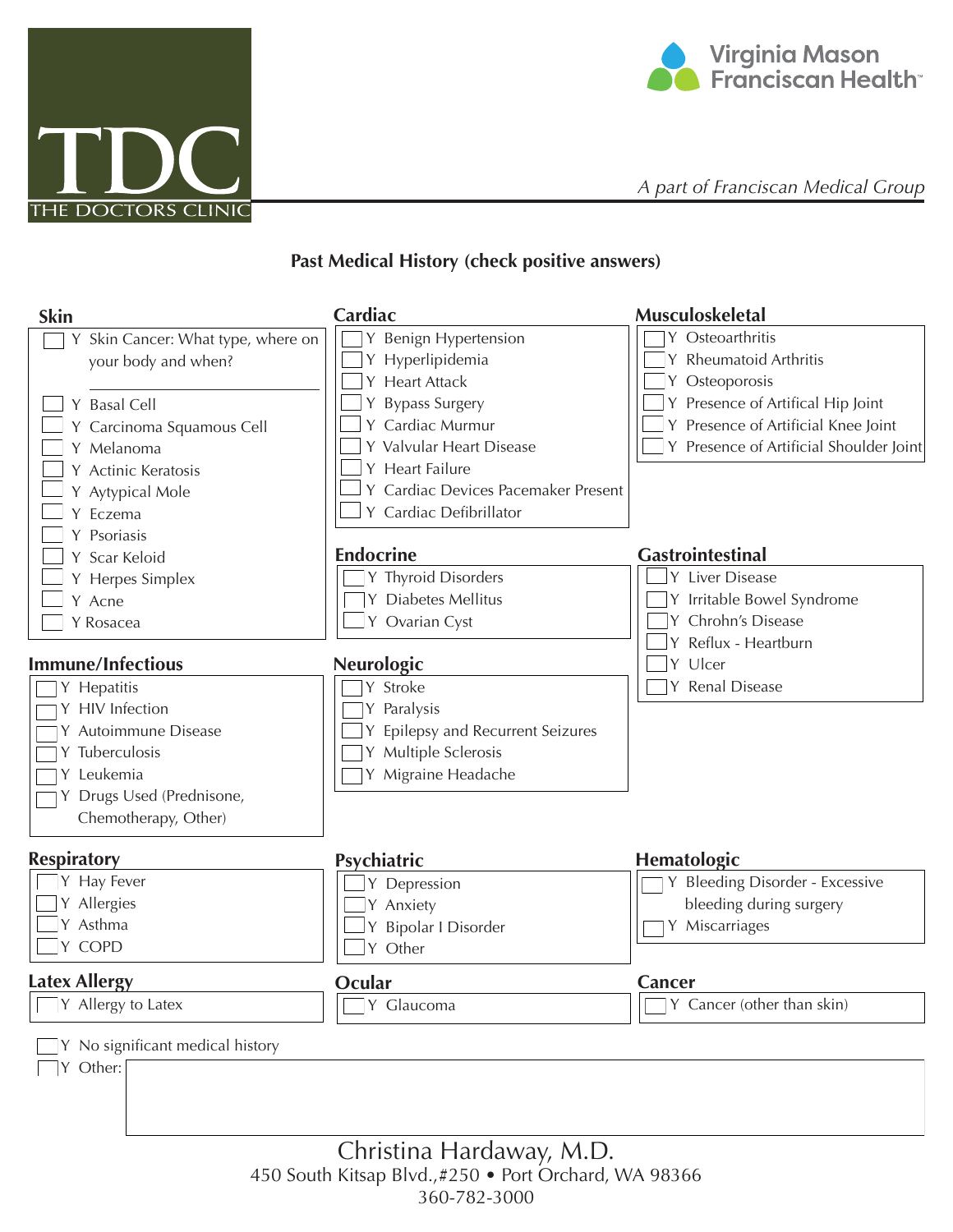



## **Review of Systems (check problems that are present today)**

| Skin/Nails                              | Gynecological                          | Genitourinary                |
|-----------------------------------------|----------------------------------------|------------------------------|
| Y<br>N New or changing moles            | N Menses abnormal                      | N Blood in urine<br>Y        |
| N Localized skin discoloration          | N Menarche                             | N Pain during urination<br>Y |
| N Acne<br>Y.                            | N Planning pregnancy                   | N Urinary frequency<br>Y.    |
| Skin: a rash                            | Pregnancy<br>N                         | N Penile discharge<br>Y      |
| Superficial skin pain burning           | Patient is breastfeeding               | N Vaginal discharge<br>Y     |
| Urticaria/Hives                         | N History of miscarriages #            | N Genital lesion<br>Y        |
| Allergic reaction                       | N Menopause has occurred               |                              |
| Telangectasias                          |                                        |                              |
| Skin lesions                            | <b>Musculoskeletal</b>                 | Hematologic/Lymphatic        |
| Skin lesion: bleeds                     | N Joint pain, localized                | N Clotting problems<br>Y.    |
| Itching (pruritus)                      | N Joint swelling, localized            | N Easy bleeding<br>Y         |
| Skin swelling<br>YI<br>N                | N Muscle aches                         | N Swollen lymph nodes<br>Y.  |
| Dry skin<br>Y l<br>N                    | N Muscle weakness                      | N Limb swelling<br>Y         |
| Skin/nail infection                     |                                        |                              |
| Symptoms of Nail/Skin                   | Psychiatric                            | Cardiac                      |
| thickening                              | $Y \square N$ Depression               | N Chest pain<br>$Y \mid$     |
|                                         | ΥL<br>$\Box$ N Anxiety                 | $\Box$ N Palpitations<br>Y   |
|                                         |                                        |                              |
| Constitutional                          | <b>Eyes</b>                            | <b>Gastrointestinal</b>      |
| Feeling fine<br>N                       | N Loss of part of field of vision      | N Abdominal pain<br>Y        |
| N Recent weight loss<br>$\mathsf{lbs}$  | N White/light spots in field of vision | N Diarrhea                   |
| Recent weight gain (<br>$\mathsf{lbs}$  | N Eyelid skin lesion                   | N Nausea<br>Y                |
| Fever<br>Y                              | N Eye sores                            | N Vomiting                   |
| N Feeling tired<br>Y                    | N Eye irritation                       | N Constipation<br>Y          |
| <b>Endocrine</b>                        | Ears, Nose, Throat                     | <b>Respiratory</b>           |
| Intolerance to heat                     | Skin lesion on ears                    | N Shortness of breath        |
| Intolerance to cold                     | N Skin lesion on nose                  | N Wheezing<br>$Y \mid$       |
| Excessive thirst/fluid intake           | N Skin lesion on lip                   | N Cough<br>Y                 |
| Deepening of voice                      | Lesions in the mouth                   |                              |
| N Changed sexual interest (libido)<br>Y | N Lesions on the tongue                |                              |
| N Loss of hair from head or body<br>Y.  | N Stuffiness<br>IY.                    |                              |
| N Excessive facial/body hair            |                                        |                              |
|                                         |                                        |                              |
| <b>Neurologic</b>                       | Immunosuppression                      |                              |
| Tingling                                | N Immunosuppression drugs,             |                              |
| N Headache                              | leukemia, HIV or other                 |                              |
| Numbness<br>N.                          |                                        |                              |
|                                         |                                        |                              |